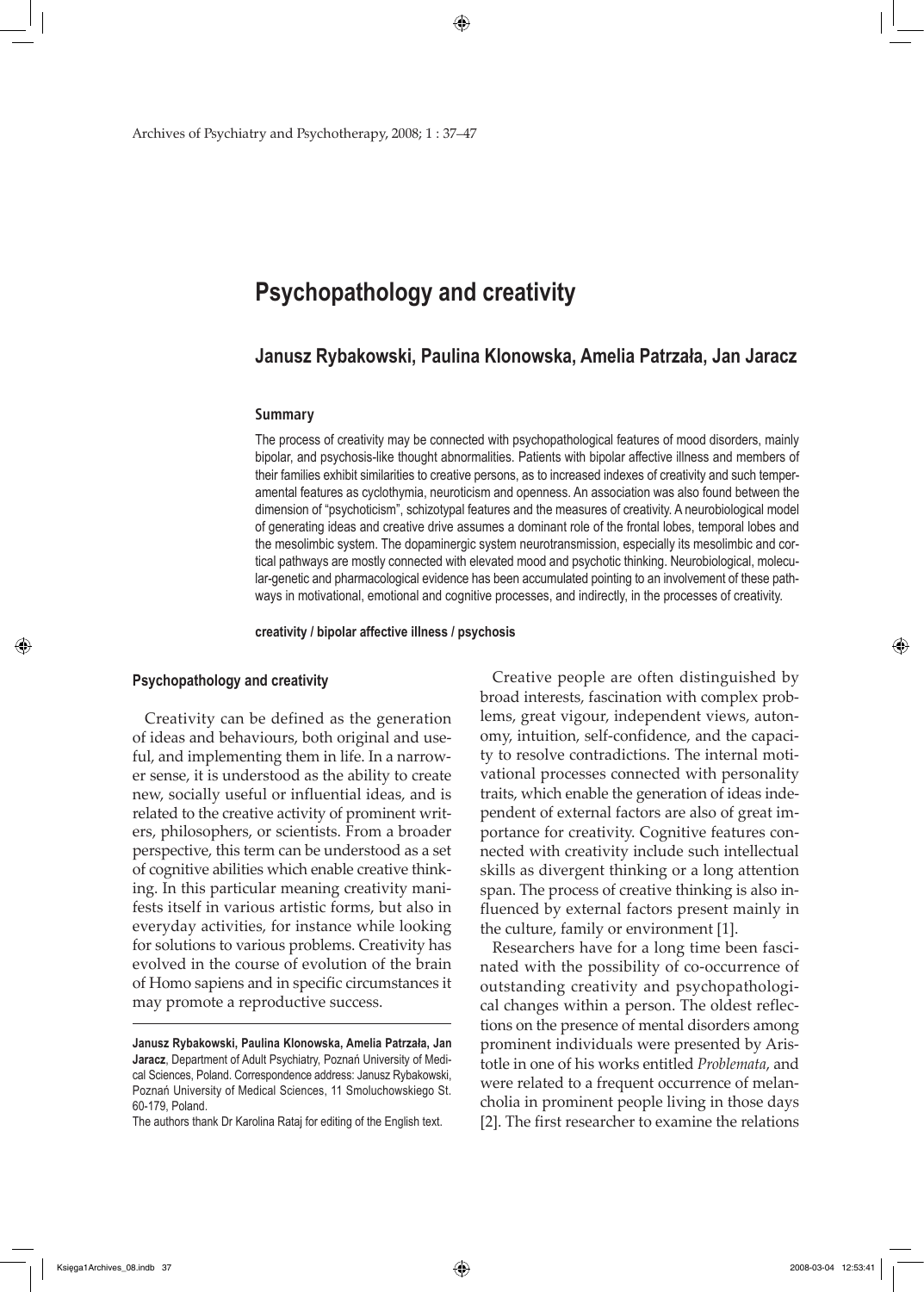# 38 Janusz Rybakowski et al.

⊕

between outstanding gifts and mental disorders was an Italian psychiatrist, anthropologist and criminologist, Cesare Lombroso [3]. His conclusions, based on the analysis of famous people's biographies, pointed to the fact that genius, various psychiatric defects, and addictions tend to co-occur. He also reported that mental illnesses and alcoholism are often present in the families of prominent people.

The present article proposes a view formulated on the basis of results obtained in various studies, which postulates that creative processes may be linked with mood disorders, most often of the bipolar type, and with thought disorder similar to psychotic thinking. In psychiatry, mood disorders are present most frequently in affective disorders, while psychotic thinking in disorders of the schizophrenia type.

# **Biographic and family research on creativity in affective disorders**

One of the methods used to examine the connection between creativity and psychopathology is the analysis of prominent people's biographies and the evaluation of the frequency of occurrence of mental disorders in those people and their families. The results of research in this area seem to corroborate the hypothesis that affective disorders are frequently observed in creative people. On the basis of a fifteen-year long prospective observation of thirty writers, Andreasen [4] concluded that 80% of them suffered from symptoms of affective disorders, and 43% of them suffered from bipolar affective disorder. Ludwig [5] examined a group of 59 female writers and showed that depression episodes occurred in 56% of them, manic states in 19%, which is much more frequent when compared to a control group (14% and 3%, respectively). A post-mortem analysis of biographies of renowned scientists, politicians and artists carried out by Post [6] showed the presence of depression in 72% of writers, and alcohol addiction in 28% of writers and 29% of artists. The same author focused his further research on biographies of 100 writers, poets and playwrights and confirmed the occurrence of affective disorders (82%) and alcohol abuse or addiction (40%) [7]. A similar method was used by Ludwig [8] for the analysis of biographies of prominent people whose names were published in a literary supplement to *The New York Times.* Affective disorders were observed more frequently in creative professions (artists, writers, musicians) than in politicians, military men and scientists. For instance, depression occurred much more frequently amongst poets (54-66%) than military men (5%).

In the already mentioned work by Andreasen [4], a higher rate of psychopathology (especially depression) as well as more prominent achievements in areas requiring creativity (20%) were observed in first degree relatives of writers as compared to relatives of the control group (8%). Moreover, in a study conducted by Coryell et al. [9], greater educational and professional achievements were reported in first degree relatives of patients suffering from bipolar affective disorder, as compared to a control group.

The mechanism of relations between affective disorder, especially of the bipolar type, and creativity is still subject to investigation. Most researchers believe that there exist common elements of a genetic predisposition to bipolar affective disorder and creative activity. Also, such factors as family background, which may shape the transmission of such predispositions, may have some influence. Moreover, the impact of particular episodes of the illness on creative activity remains to be investigated.

Hypomanic states seem to be conducive to creativity. According to McDermott [10], a prominent American poet Emily Dickinson wrote a significantly larger number of poems in the spring and summer periods than in the fall and winter. Such seasonal creativity as well as the content of the poet's letters, in which she described her emotional states, may suggest the presence of bipolar mood swings. A similar correlation was found in the analysis of Robert Schumann's artistic creativity. Most of his works were composed in hypomanic states [11].

Schildkraut et al. [12] analysed the presence of psychopathological changes in 15 expressionist painters of the New York School, who created their art in the mid- $20<sup>th</sup>$  century. Over half of them showed depression symptoms, concentration on death issues and alcohol abuse. Six of them were psychiatrically treated, of whom three were hospitalized. Two committed suicide,

Archives of Psychiatry and Psychotherapy, 2008; 1 : 37–47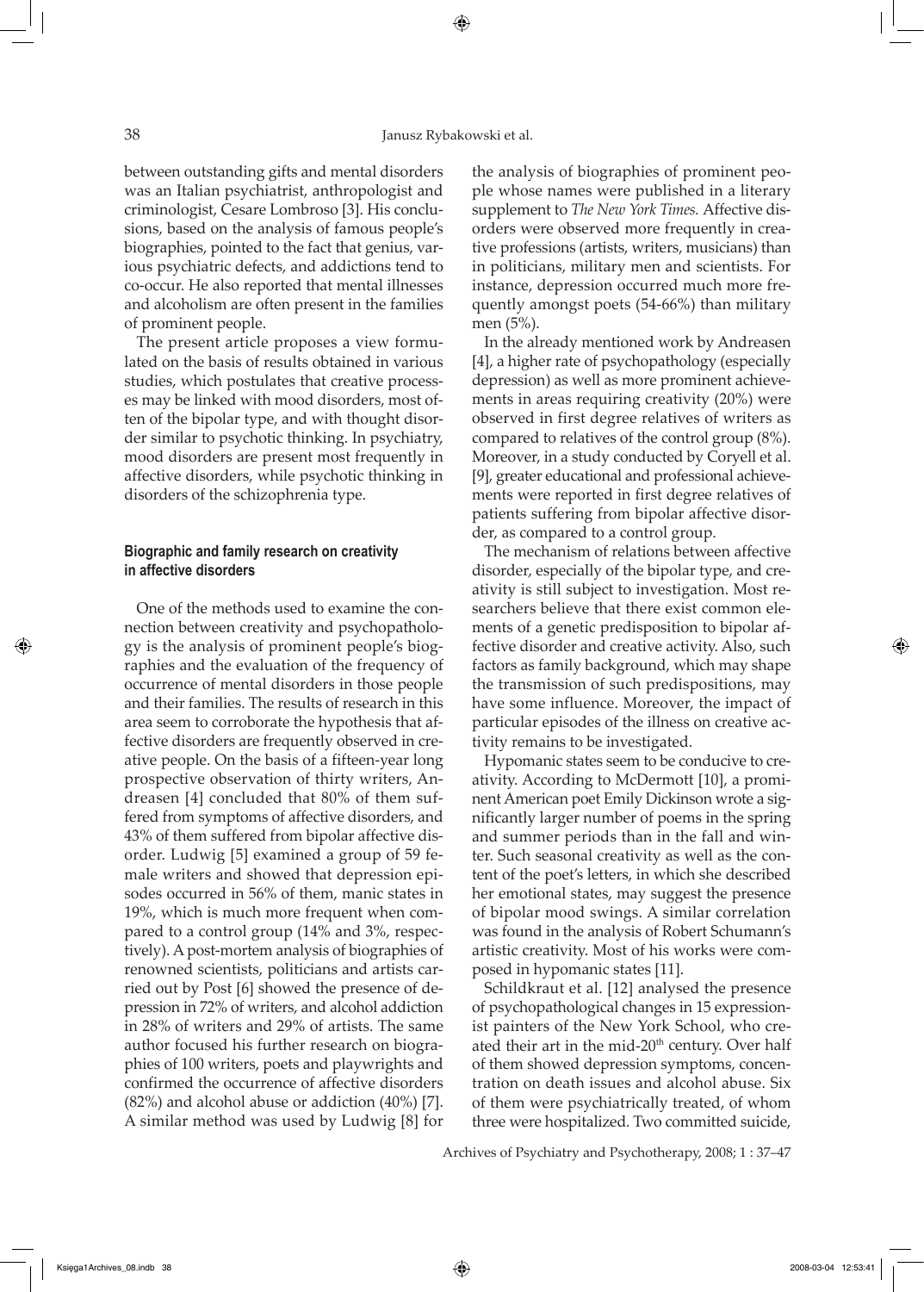$\Leftrightarrow$ 

and two had fathers who did so. Seven artists from this group died before they reached the age of 60. Authors of this research indicate that depression-like experiences could significantly shape the works of these artists.

An analysis of Virginia Woolf's biography has shown that this prominent writer was extremely productive between 1915 and 1951, when she experienced mild mood swings, while she did not create much during severe episodes of her illness, though some novels are probably based on her experiences gathered during these periods [13].

# **Biographical and family research on creativity in schizophrenia**

In most people, schizophrenia is a factor limiting artistic creativity, and a significant majority of schizophrenics do not show any outstanding talents. It is known, however, that schizophrenia has been diagnosed among the relatives of prominent creative persons, for example in James Joyce's daughter, as well as in Bertrand Russell's or Albert Einstein's sons. Thus, it may be assumed that in families of people suffering from schizophrenia some talents are hereditary.

Heston's research [14] was devoted to the evaluation of various manifestations of creativity in people related to schizophrenics. It has revealed that adopted children of mothers suffering from schizophrenia frequently show creative interests. The opposite relation was not found in research conducted by Post [6], who showed that among 291 creative men, only 14 had relatives suffering from schizophrenia. Moreover, no differences were found in the domain of artistic talents in children of schizophrenic parents and adopted children whose parents were mentally healthy.

Also educational achievements of people suffering from schizophrenia were evaluated. Isohanni et al. [15] conducted a cohort study of 11 070 people born in 1966 in Finland. 58 participants were diagnosed with schizophrenia between the ages of 16 and 28. Among them, 11% showed excellent progress in education in the pre-illness period, which constitutes a significantly bigger number when compared to a control group of healthy people (3%).

Archives of Psychiatry and Psychotherapy, 2008; 1 : 37–47

The aim of the research carried out by Karlsson in Iceland [16] was to compare the frequency of obtaining a high school diploma in the group of people hospitalized due to psychosis and in a population of healthy people. The study used data obtained from 171,000 people. Those hospitalized due to psychosis obtained a high school diploma more frequently and among their close relatives there were more people listed in the '*Who's who?'* publication, when compared to the relatives of healthy people. Further research on the same population [17] showed that psychotic disorders occur more often among the relatives of people with outstanding mathematical talents than in the relatives of people talented in the area of humanities, among which the frequency of occurrence of disorders did not differ from the average in Iceland. The hospitalization due to psychosis index was significantly higher for these people than it had been expected, particularly in relation to men (3.3% vs. 0.8%). Moreover, in their siblings, the percentage of persons hospitalized was reported to be higher (7%) than in the whole population (1.6%).

According to Andreasen [4], the presence of schizophrenia in relatives of people widely acknowledged as prominent may suggest inheritance of such predispositions. Moreover, it has been postulated that due to this fact the index of prevalence of schizophrenia is stable (1%) although schizophrenics have fewer children. It has been assumed that genes associated with schizophrenia may in some people be phenotypically manifested in the form of special abilities and adaptive traits resulting in reproduction benefits, while in others may lead to the occurrence of illness [18].

## **Measures of creativity**

One of the most influential researchers in the area of creativity was an American psychologist Joy Paul Guilford. In the theory of intellect proposed by him, he distinguished such intellectual attributes as fluency, flexibility of thinking, the ability to redefine concepts, originality, which he then labelled as divergent thinking [19]. Further research carried out by him as well as conducted by other researchers allowed for the formulation of a hypothesis linking creativity with

⇔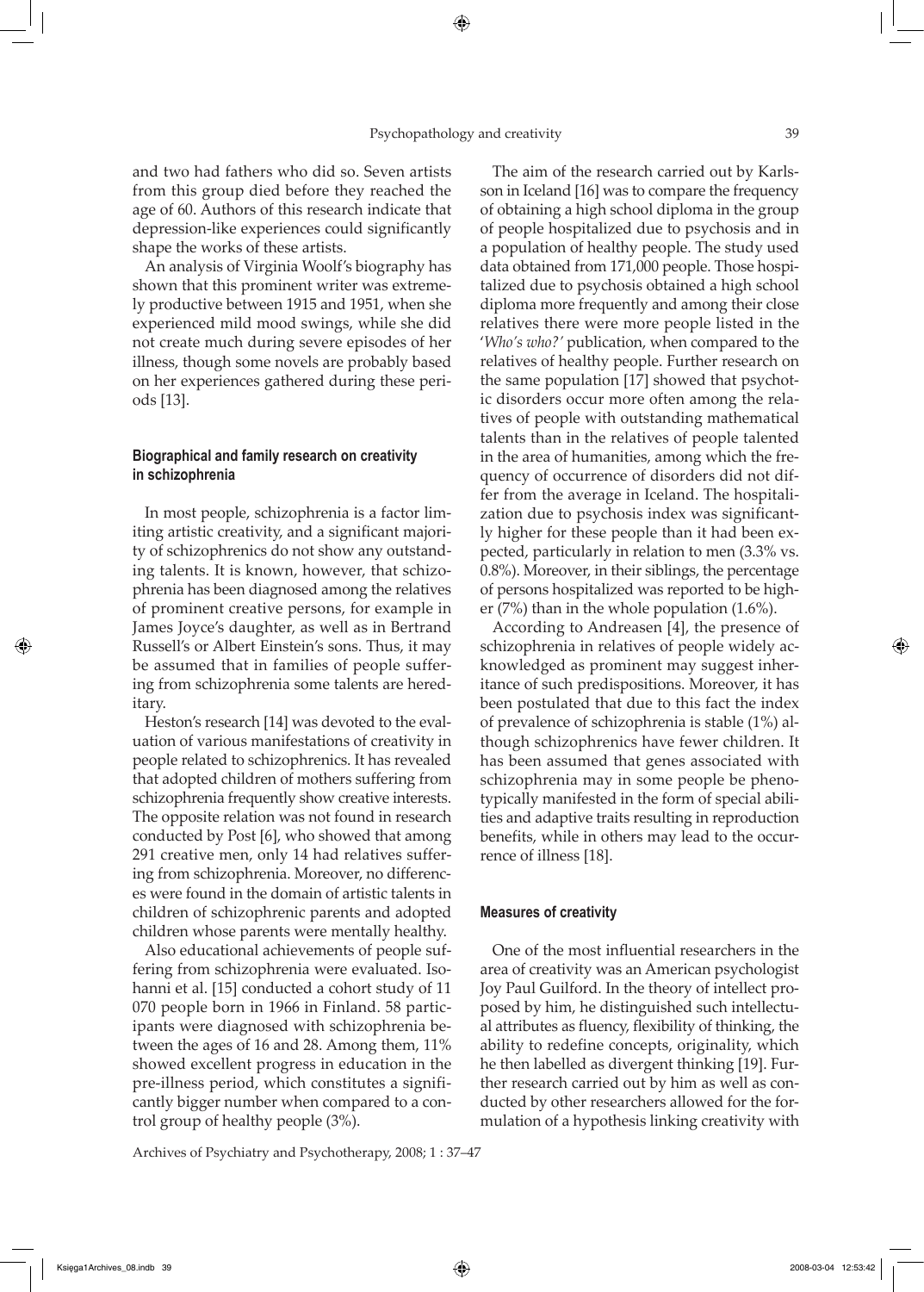divergent thinking [20]. On the basis of this research, tests were prepared whose aim was to measure creative thinking. One of them is the Guilford's Alternative Uses Task created by him in 1967. The participant is asked to find as many uses of objects commonly used as possible (for example, a brick: to block the door, to defend against an attacker, or in self-defense). The following items are evaluated in this task: originality (compared to a group examined earlier), fluency (the number of proposed items), flexibility (variety of uses) and the ability to provide details for a particular use. Similar assumptions constitute the basis for the Torrance Tests of Creativity, which consist of a verbal form and a figural form. Also, an updated version of the Divergent Thinking Task has been developed. The participant's task is to find as many uses of objects presented to them as possible. In the first part, these are well known objects (a needle and thread, tools used in carpentry, an eraser), while in the second part – less known objects. If the participant was presented with several objects at once, then he or she is expected to come up with the uses for each of the objects as well as for the whole group.

The creativity scale drawn up by Frank Barron, a psychologist from the University of California at Berkeley, and based on the psychoanalytic hypotheses has been popular to date (Barron-Welsh Art Scale). In one of the versions of this scale, the participant is asked to draw pictures. Based on the analysis of these pictures, the way in which the participant's ego and libidinal drive function is described, for example the use of symbols and substitutions. In the second version, the participant is presented with 62 pictures previously evaluated by artists who were asked to determine whether they liked the pictures or not. Then the participants of the study were asked to say whether they liked the pictures or not. Finally, the ultimate results are obtained by the comparison of the preferences of the artists and the participants of the test [21].

Another method of creativity assessment is the use of questionnaires whose aim is to obtain the information about previous creative activities and achievements in the examined population. One such recently published questionnaire is the Creative Achievement Questionnaire developed by Shelley Carson et al. [22]. Moreover,

biographical inventories have been developed, in which participants are asked about their educational background, way of spending their free time, as well as creative interests in a number of areas (mathematics and physics, arts, writing etc.). The interpretation of results is based on the assumption that creativity is a consequence of previous life experience. This group comprises also the Lifetime Creativity Scale (LCS) and the Creative Achievement Scale [23].

#### **Creativity research on bipolar affective disorder**

A number of studies using various psychometric instruments have investigated the phenomenon of creativity in patients with bipolar affective disorder and their families. Richards et al. [24] measured the so called everyday creativity using the Lifetime Creativity Scale, which estimates creative achievements based on both professional and non-professional activities. They reported that adults with cyclothymia and first degree relatives of patients with bipolar affective disorder (but not the patients themselves) obtained results significantly higher on LCS when compared to a control group. In the study carried out by Ludwig [8], except for a more frequent occurrence of affective disorders in known artists, the results obtained for them on the Creative Achievement Scale were higher than in representatives of other professions.

Researchers from Stanford University evaluated the phenomenon of creativity in bipolar affective illness with the Barron-Welsh Art Scale (BWAS) [25]. 40 people suffering from this illness and their offspring participated in the study: 20 persons with bipolar disorder and 20 with attention deficit hyperactivity disorder (ADHD), as well as a control group of healthy persons: 18 adults and their children. Adult patients with bipolar affective disorder obtained significantly higher scores on the BWAS subscale "I do not like it" (120% higher) when compared with the control group of healthy adults, as well as a slightly higher score for the whole scale (32% higher). Moreover, the offspring of these patients also obtained higher scores on the BWAS subscale "I do not like it" (children with bipolar disorder – 107% higher, children with ADHD – 91% higher) when compared with the

Archives of Psychiatry and Psychotherapy, 2008; 1 : 37–47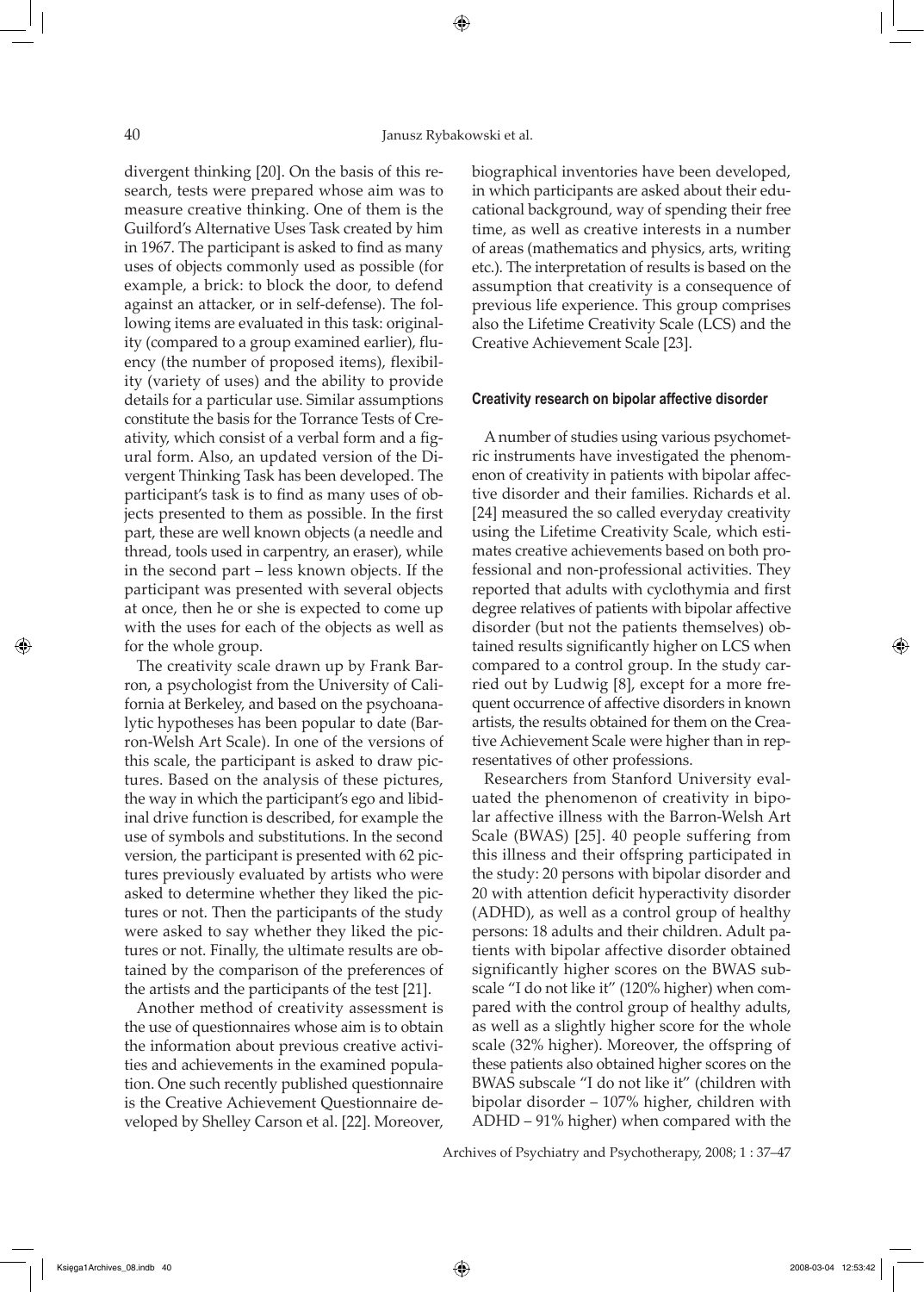$\Leftrightarrow$ 

control group of healthy children. For the whole scale, this difference amounted to 67% for children with bipolar disorder and 40% for children with ADHD, however, when age was taken into account, these results failed to reach statistical significance.

It seems important to notice the presence of a negative correlation of the scores obtained by children with bipolar disorder on BWAS with illness duration, which indicates that the longer the illness is present, the smaller creativity is observed. This study was the first one to show that children with bipolar disorder who at the same time come from families with a history of this illness are more creative on BWAS than their healthy peers. These differences, in both children and adults, are connected with greater ability to experience and express the unwillingness to choose simple and symmetrical forms on BWAS. They may also stem from such emotional traits as neuroticism, cyclothymia, dysthymia, and irritability, which may provide creative energy, but also contribute to worse interpersonal relationships and susceptibility to depression. The results obtained seem to indicate that there is a connection between creative traits and bipolar affective disorder, as well as that these may be transmitted in families.

A study by Nowakowska et al. carried out in the same research centre [26], investigated the temperamental traits in patients with affective disorders in remission as compared with a control group of healthy people with high and average creativity. 49 patients with bipolar affective disorder being in euthymia, 25 patients with the unipolar disorder, 32 students of arts, and a control group of 47 healthy people were examined. The following research methods were used: the NEO PI-R Personality Inventory, the Temperament and Character Inventory (TCI), and the Temperament Evaluation of the Memphis Pisa Paris and San Diego Auto-questionnaire (TEMPS-A).

The results showed that patients with bipolar and unipolar affective disorders in remission and students of arts were more cyclothymic, dysthymic and irritable on the TEMPS-A scale when compared to the control group of healthy people. Moreover, patients with bipolar disorder were reported to be more cyclothymic than patients with unipolar disorder. On the NEO

Archives of Psychiatry and Psychotherapy, 2008; 1 : 37–47

PI-R Personality Inventory, patients with bipolar and unipolar disorder in remission and students of arts were more neurotic and less conscientious than the control group. Patients with bipolar disorder and students of creative arts showed more "openness to experience" as compared to patients with unipolar affective disorder and the control group of healthy people. On the TCI scale, patients with bipolar and unipolar disorder as well as students of creative specializations showed more proneness to seek novelty and avoid harm when compared with healthy people.

Although most students of schools of arts were not professional artists and represented various fields of arts, the results obtained reveal a similarity between them and patients with bipolar disorder in remission in the area of temperamental features. The similarity in the intensity of cyclothymia, as well as in traits such as novelty seeking and openness to new experience is particularly noteworthy. Moreover, the results indicate the presence of a correlation between temperamental features characteristic for bipolar disorder and the manifestation of artistic creativity.

#### **Creativity and psychotic thinking features**

Reflection on psychotic thinking is frequently connected with research on schizotypy. Schizotypy is a disorder classified within the range of schizophrenia and including among others: proneness to eccentricity, magical thinking, and unusual experiences; however, this state does not prevent a person from control over his or her own cognitive processes. Hans Eysenck, a prominent psychologist, proposed a theory concerned with the relationship between psychoticism, creativity and disorders of the schizophrenia type. He believed that psychoticism, conditioned by the reduction in cognitive inhibition, is a common feature of creativity and of disorders of the schizophrenia type. In research which used the Eysenck Personality Questionnaire, a positive correlation was found between psychotic features and creativity. In a study which examined 100 students, a significant correlation was found between the intensity of psychotic features and such creativity measures as divergent

Księga1Archives\_08.indb 41 2008-03-04 12:53:42

⇔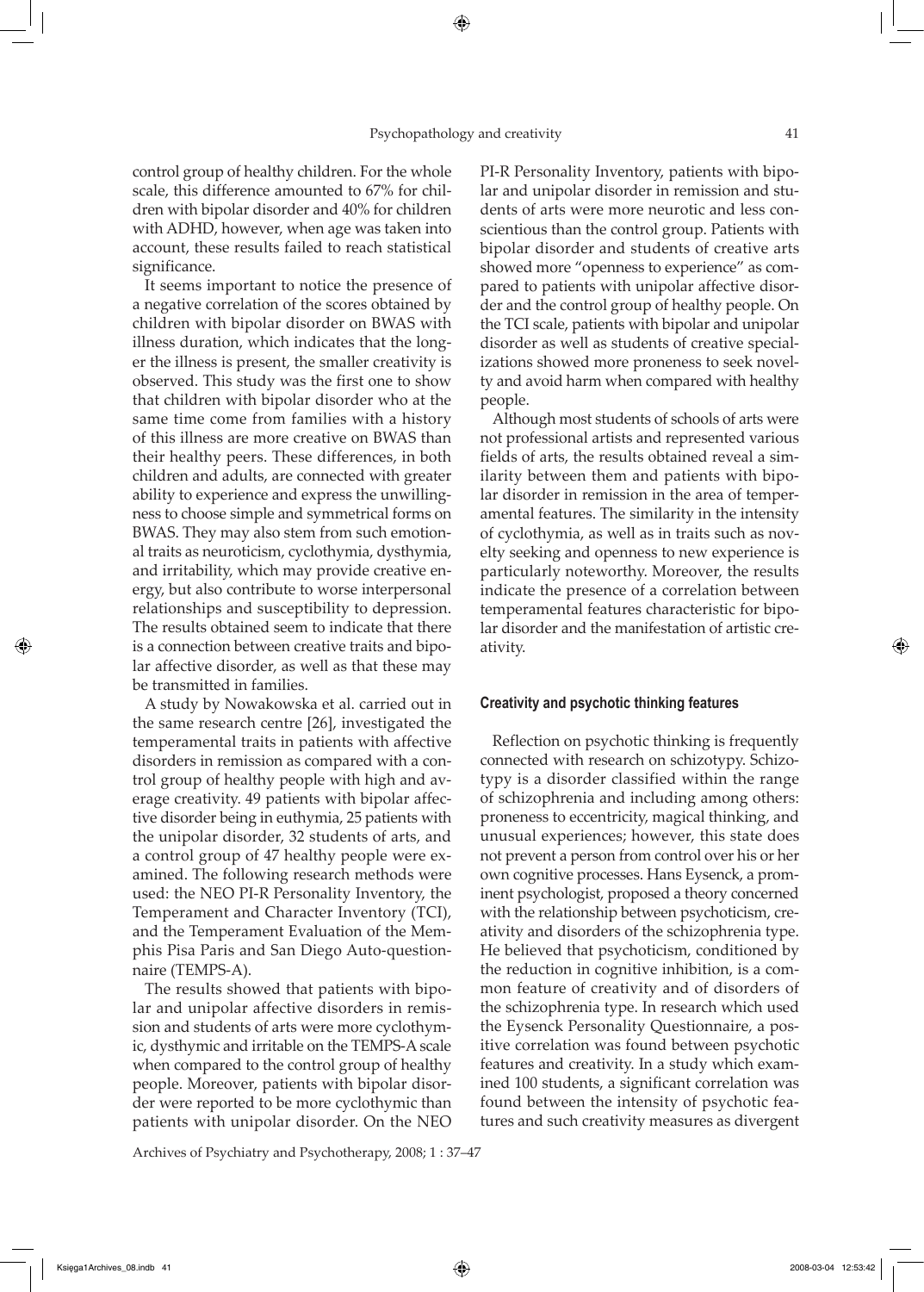thinking tests [27]. In another study, which examined 62 students, the intensity of psychoticism also showed a significant positive correlation with the results of BWAS subscale "I do not like it" [28]. 625 students participated in a study conducted by Schuldberg [29] which revealed a significant correlation between the intensity of psychotic features and the results of the *How do You Think* tests, which measure creativity,and Perceptual Aberrations related to schizothymia, including hypomanic features.

A recent article presents the results of a study conducted on 107 students and employees, of whom 53 came from a well known Department of Visual Arts at the University of London, and 54 from other university departments. A number of psychometric scales were used such as the O-LIFE schizotypy scale, the creative personality scale, the intelligence scale and the divergent thinking battery. The group of visual artists obtained significantly higher scores in three subscales of schizotypy, as well as in the measure of neuroticism, openness to experience and divergent thinking [30].

The results of research in which the Kings Schizotypy Questionnaire was applied, seem to indicate that the presence of bipolar affective disorder does not preclude the presence of schizotypy features. In a study carried out on 135 schizophrenia patients, 92 bipolar affective disorder patients and 263 healthy people, patients with bipolar affective disorder were significantly more schizotypal than healthy people, but less than patients with schizophrenia [31]. The authors of this research believe that this test may allow assessing propensity for psychotic behaviour. These results seem particularly interesting in the light of the relationship between creativity and psychoticism presented above.

Propensity for psychosis, as well as the tendency for higher creativity are related to a cognitive mechanism of latent inhibition (LI). It is connected with a failure to notice stimuli from the environment previously evaluated as insignificant. It has been reported that weaker LI is connected with the predisposition to schizophrenia [32]. Moreover, it has recently been assumed that a lower LI index is also related to such a trait of character as openness to experience, which in turn may be connected with divergent thinking and creativity [33]. This may account for the fact that creative people see things which remain unnoticeable to others, have access to a wide range of stimuli at the early stage of processing, and thus better chances for original thinking. Research recently carried out by Carson et al. [34] on a group of 86 students, which applied an experimental method of LI assessment, showed that highly creative people obtained significantly lower results in LI when compared to less creative people. These results can indicate that there is a neurobiological similarity between highly creative people and people with a predisposition to psychotic disorders. The authors of the study believe that a high intelligence quotient (IQ) may help to transform low LI into creative achievements.

#### **Neurobiology of creativity**

Creativity is undoubtedly related to an adequate organization of brain functions. A neurobiological theory of creativity formulated in the 1980's postulated its relationship with a specific lateralization of the brain hemispheres [35]. The right hemisphere (the so called non-dominant hemisphere) was believed to be involved in holistic processes and artistic experience, especially in such domains as painting or music. The weakness of this theory was, however, the underestimation of the importance of the left hemisphere responsible for linguistic processes, which constitute the basis of creative thinking. Moreover, the maximum integration of the functioning of both hemispheres seems to be more important for creative processes [36].

At present, it is believed that creativity requires the cooperation of cerebral structures involved in cognitive processes and those responsible for motivation for action. A model recently presented by Alice Flaherty [37] presupposes that three cerebral structures, frontal lobes, temporal lobes and the mesolimbic pathway play a dominant role in the generation of ideas and artistic drive. Some elements of the functioning of these structures related to creative processes may be similar to changes observed in mental disorders. These are mainly disorders of mood and motivation of the hypomanic type, as well as disorders of information processing of the psychotic thinking type.

Archives of Psychiatry and Psychotherapy, 2008; 1 : 37–47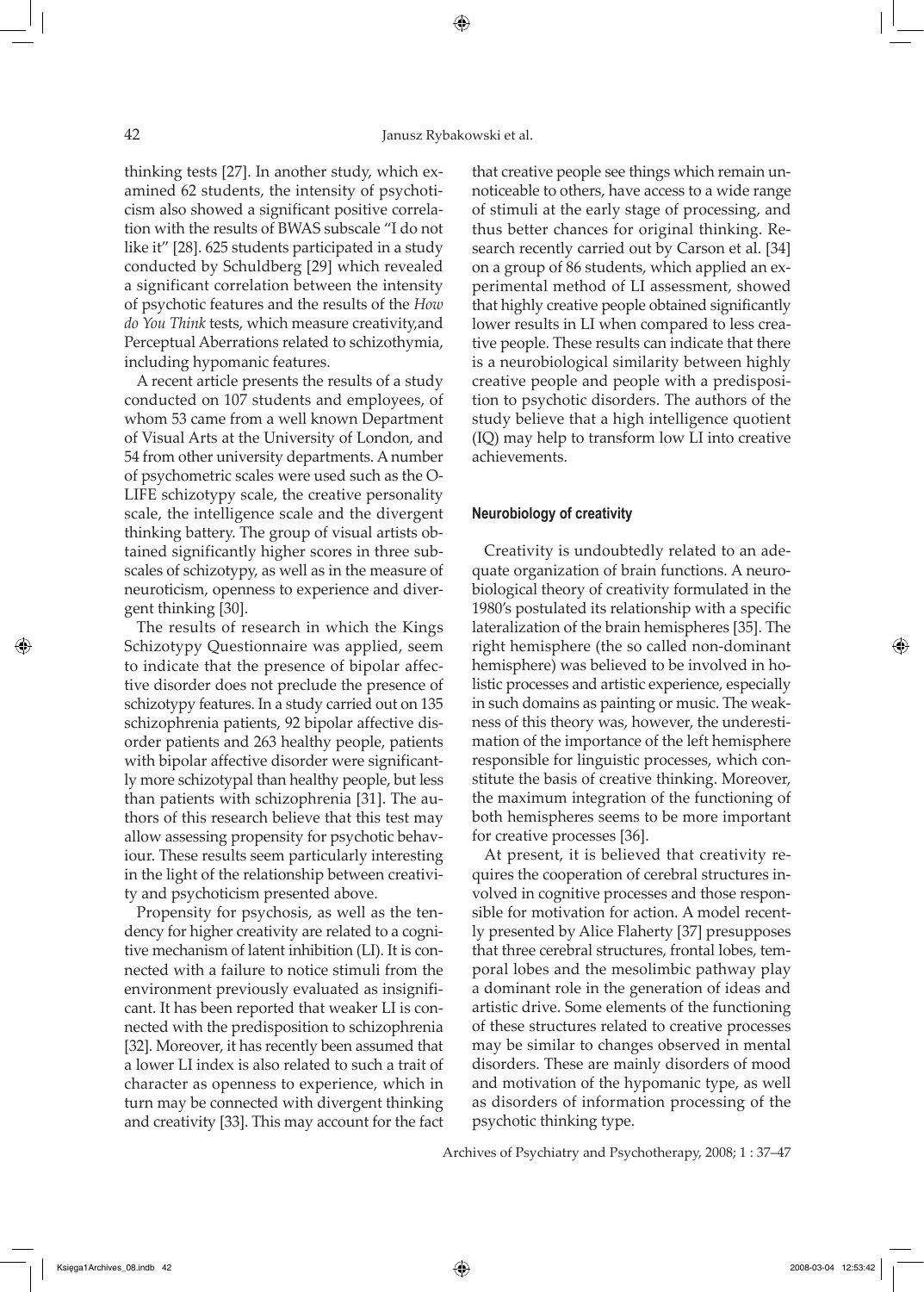The dopaminergic system is a neurotransmitter system strongly connected with mood elevation and psychotic thinking, which are believed to be involved in creativity. In particular, it concerns the functions of this system within the dopaminergic pathways in the mesolimbic system and cerebral cortex. There is both neurobiological and pharmacological evidence for the existence of a relation between these pathways and motivational and emotional processes as well as cognitive processes. Activity of the dopaminergic mesolimbic system results in the increase in motivation for action and in exploration of the environment, as well as in positive emotional experience (hedonia). An increase in the activity of this system was observed in manic and hypomanic episodes, as well as after taking psychostimulant substances (e.g. amphetamine). The mesolimbic system has structural and functional connections with the temporal lobe, responsible, among other things for linguistic processing. In such a connection, hyper-dopaminergy of the limbic system can constitute the basis of cognitive function disorders, especially in the area of perception and thinking. Dopamine causes the diminishing of the habituation processes and influences the sense of increased perception and salience of external stimuli [38]. It may also reduce the latent inhibition mechanism [39]. The increase in the dopaminergic activity may, thus, predispose to psychotic thinking on the one hand, and to increased creativity on the other. The pharmacological mechanism of the antipsychotic activity of neuroleptics seems to indicate a dominant role of dopamine receptors D2 in shaping these processes.

The prefrontal cortex is a part of the brain which is strongly connected with creative processes. Dorsolateral prefrontal cortex (DLPC) manages complex operations of information processing, such as working memory and executive functions. Ventromedial prefrontal cortex is involved in the coordination of emotional and motivational processes, concerned mainly with decision making. Prefrontal cortex functions depend to a large degree on the optimal activity of the dopaminergic system and activation of dopamine receptors DRD1 [41]. The role of other neurotransmitter systems like the serotonergic system, glutamatergic system and substances from the neurotrophin group (mainly

Archives of Psychiatry and Psychotherapy, 2008; 1 : 37–47

the brain derived neurotropic factor - BDNF) is also significant.

The dysfunction of the prefrontal cortex and decrease activity of the dopaminergic system in this brain region result in the impairment of cognitive functions, including generation of creative ideas. It is reflected in various pathological conditions in which both dysfunction indices of this structure and significant changes in creativity are observed. Depression serves a good example here. In a number of neuroimaging and neuropsychological studies it has been observed that glucose metabolism in frontal lobes is impaired (known as hypofrontality) in patients suffering from depression [42], while mental efficiency including creative thinking is poorer, and decision making is more difficult. These are the most frequent complaints raised by patients during acute episodes of depression. In manic episodes, especially hypomania, both creativity and the facility of decision making may increase. Nevertheless, with a progressive intensification of manic symptoms patients lose control over their behaviour and become less creative.

The results of neuroimaging studies point to the significant role of the prefrontal cortex in creativity. Carlsson et al. [43] measured regional cerebral blood flow (rCBF) in the brains of people who obtained either high or low scores on the creativity test. The participants were completing psychological tests, including the divergent thinking test, while their rCBF was measured. The results revealed that the creative group used frontal lobes bilaterally while the low in creativity group used them unilaterally. Similar results have recently been reported by Folley and Park [44] from a study in which the activity of the prefrontal cortex was measured by the use of a near-infrared optical imaging method while the participants were doing the divergent thinking test. The study was carried out on 17 people suffering from schizophrenia, 17 people with schizotypy features, and 17 healthy people. People with schizotypy features obtained significantly higher results in the divergent thinking task when compared to the remaining groups. The neuroimaging study on schizotypal people revealed a significantly higher bilateral activation of the prefrontal cortex, higher on the right side, when compared to the remaining groups. Results of both studies seem to confirm the im-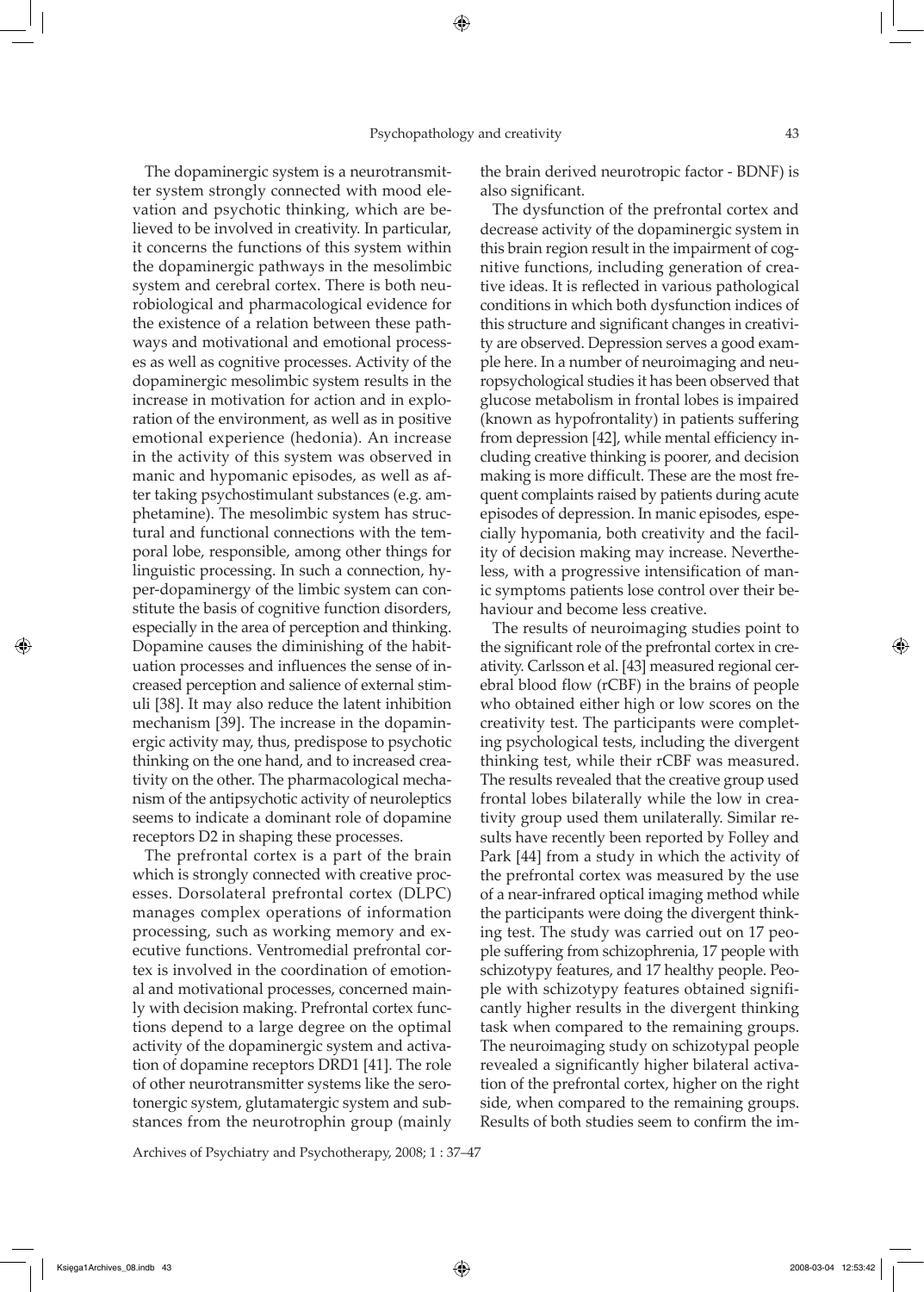portance of the integration of both hemispheres for creative activity.

An example of a pathological creative drive is the phenomenon of hypergraphia observed in the disorders of left temporal lobe functions, e.g. in temporal lobe epilepsy. It occurs predominantly when the epileptic seizure is located in the right hemisphere because, as a result, the activity of the left hemisphere connected with verbal processes becomes disinhibited. In such pathological changes frequent mood swings are observed, including manic states and psychotic disorders. Experimental research reported by Japanese authors revealed an increase in the dopaminergic activity in the animal model of temporal lobe epilepsy [45].

Progress in the molecular-genetic research revealed a number of remarkable results related to the genetic background of creative processing connected with mood changes of the bipolar type and psychotic disorders. Particularly interesting are the results obtained in the case of some genes connected with the dopaminergic system.

The dopamine receptor D2 (DRD2) is connected with the mechanism of antipsychotic action of neuroleptic drugs [40]. These drugs, especially new generation neuroleptic drugs, are used in treatment of both schizophrenia and manic states. In some research, an association of the polymorphism of DRD2 gene with schizophrenia and bipolar affective disorder was reported [46, 47]. Serretti et al. [48] found an association of the DRD2 gene with delusion symptoms and thinking disorganization, and Blum et al. [49] found such an association with schizotypal features. In a recent study carried out on healthy people, Reuter et al. [50] found an association between DRD2 gene and verbal creativity.

The dopamine receptor D4 (DRD4) gene was the first gene to be reported to show a connection with such a personality trait as novelty seeking, which may be linked with increased creativity [51]. Moreover, in some research an association between polymorphism of the DRD4 gene and a predisposition to bipolar affective disorder was reported [52].

Catechol-O-methyl transferase (COMT) is an enzyme which regulates the breakdown of dopamine in the prefrontal cortex. Research on the Val/Met polymorphism of this gene indicated a possibility of its association with cognitive functions related to the prefrontal cortex both in healthy people and those suffering from schizophrenia [53]. However, recent research on healthy people showed no relation between polymorphism of this gene and creative features [50].

An important role of the serotonergic system in the mechanisms of cognitive functions was revealed in experiments with the tryptophan-free diet (tryptophan being the precursor for serotonin), in which a decline in cognitive functions was observed in healthy people after the introduction of this diet [54]. The importance of serotonin in creativity mechanisms was reported in a genetic and molecular study carried out on healthy people, in which an association of the polymorphism of the tryptohan hydroxylase gene with creativity in tasks with numbers and figures was observed [50].

Some implications for the connection between higher efficiency of the prefrontal cortex (which has been shown to play a crucial role in creative activity) and bipolar affective disorder may follow from our original research carried out on the Val/Met polymorphism of the BDNF gene. We found that in patients with bipolar affective disorder (but not in patients suffering from schizophrenia and healthy people) the Val allele correlates significantly with higher scores on tests assessing the activity of the prefrontal cortex [55]. Other studies have revealed that the Val allele correlates also with the predisposition to bipolar affective disorder [56]. These results can be interpreted as mechanisms of gaining evolutionary benefits in the area of cognitive functions in people suffering from bipolar affective disorder.

## **CONCLUSIONS**

In recent years two papers have been published whose authors summarized the results of research conducted on the relationship between mental disorders and creativity. Based on a critical analysis of the results of 29 studies, Waddell [57] did not find sufficient evidence corroborating the hypothesis about the correlation between creativity and mental illness. Lauronen et al. [58] summed up the results of 13 studies devoted to creativity and mental disorders, each

Archives of Psychiatry and Psychotherapy, 2008; 1 : 37–47

⇔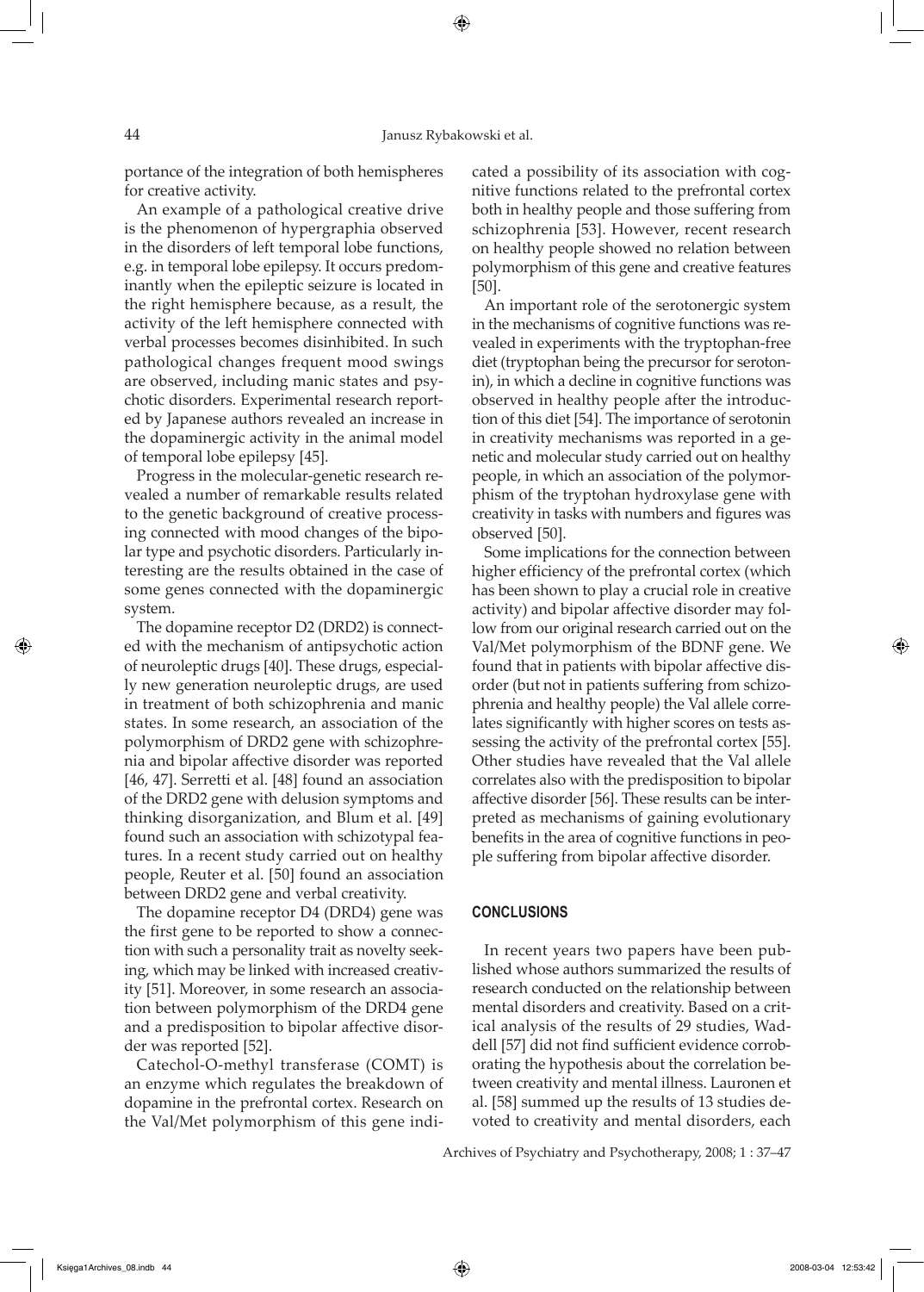#### Psychopathology and creativity 45

⊕

of which comprised at least 100 participants. On the basis of the analysis of the results they concluded that the correlation between creativity and schizophrenia does not seem convincing because these conclusions are based on little research abundant in methodological faults. However, it does not preclude the possibility of occurrence of unusual creative abilities in families of people suffering from schizophrenia. According to them, research using widely recognized methods of creativity assessment indicate the existence of a correlation between creativity and affective disorders, mainly hypomanic states and cyclothymia.

Similar conclusions have been presented by Nancy Andreasen, the author of a recently published book *Creative Brain* [59]. She believes that there exists convincing evidence for the correlation between creativity, especially literary and artistic, and affective disorders. In schizophrenia, such a correlation could refer to scientific creativity, especially in the domain of sciences, but would be manifested predominantly in the relatives of people suffering from schizophrenia. The author intends to verify the hypothesis claiming that schizophrenia is more frequent in families of prominent scientists.

The view presented in this work does not presuppose a direct connection between a particular illness and creative features. Hypomanic states and cyclothymic personality, as well as a wide range of other temperamental features (novelty seeking, openness to experience) conducive to creative processes are more frequent in people suffering from bipolar affective disorder, which may render them more predisposed to artistic creativity. The propensity for psychotic thinking is more frequent in disorders of the schizophrenia type, especially in people with schizotypal features. Interesting results of research conducted by Heron et al. [31] indicate that schizotypal features are also stronger in bipolar affective disorder than in healthy people. Recently, Nettle and Clegg [60] analyzed the relationship between schizotypal features, creative activity, and finding a partner, in a big group of British poets, artists and other people. They concluded that two schizotypal features – the propensity for unusual experience and impulsive nonconformity – showed a correlation with the number of partners; however, in the first case the mediating factor was creative activity. This may corroborate the hypothesis put forward by Miller [61], which claims that artistic activity may be a factor attracting a sexual partner and thus, in the context of evolution, increasing the reproductive success.

### **REFERENCES**

- 1. Runco MA. Creativity. Annu. Rev. Psychol. 2004, 55:657— 687.
- 2. Arystoteles. Dzieła wszystkie. Vol. 4. Warszawa: PWN; 1990.
- 3. Lombroso C. Geniusz i obłąkanie. Warszawa: PWN; 1987.
- 4. Andreasen NC. Creativity and mental illness: Prevalence rates in writers and their first-degree relatives. Am. J. Psychiatry 1987, 144: 1288—1292.
- 5. Ludwig AM. Mental illness and creative activity in female writers. Am. J. Psychiatry 1994, 151: 1650—1656.
- 6. Post F. Creativity and psychopathology. A study of 291 worldfamous men. Br. J. Psychiatry 1994, 165: 22—34.
- 7. Post F. Verbal creativity, depression and alcoholism: an investigation of one hundred American and British writers. Br. J. Psychiatry 1996, 168: 545—555.
- 8. Ludwig AM. Creative achievement and psychopathology: Comparison among professions. Am. J. Psychother. 1992, 46: 330—354.
- 9. Coryell W, Endicott J, Keller M, Andreasen N, Grove W, Hischfeld RMA, Scheftner W. Bipolar affective disorder and high achievement: a familial association. Am. J. Psychiatry 1989, 146: 983—988.
- 10. McDermott JF. Emily Dickinson revisited: A study of periodicity in her work. Am. J. Psychiatry 2001, 158:686—690.
- 11. Jamison KR. M*anic-depressive illness and creativity.* Scient. Am. 1995, 272: 62—67.
- 12. Schildkraut JJ, Hirshfeld AJ, Murphy JM. Mind and mood in modern art, II: Depressive disorders, spirituality, and early deaths in the abstract expressionist artists of the New York School. Am. J. Psychiatry 1994, 151: 482—488.
- 13. Figueroa CG. Virginia Woolf: enfermedad mental y creatividad artistica. Rev. Med. Chile 2005, 133: 1381—1388.
- 14. Heston LL. Psychiatric disorders in foster home reared children of schizophrenic mothers. Br. J. Psychiatry 1966, 112: 819—25.
- 15. Isohanni I, Järvelin M-R, Jones PB, Jokelainen J, Isohanni M. Can exellent school performance be a precursor of schizophrenia? A 28-year follow-up in the Northern Finland 1966 birth cohort. Acta Psychiatr. Scand. 1999, 100: 17—26.
- 16. Karlsson J. Academic achievement of psychotic and alcoholic patients. Hereditas 1983, 99: 69— 72.

Archives of Psychiatry and Psychotherapy, 2008; 1 : 37–47

⇔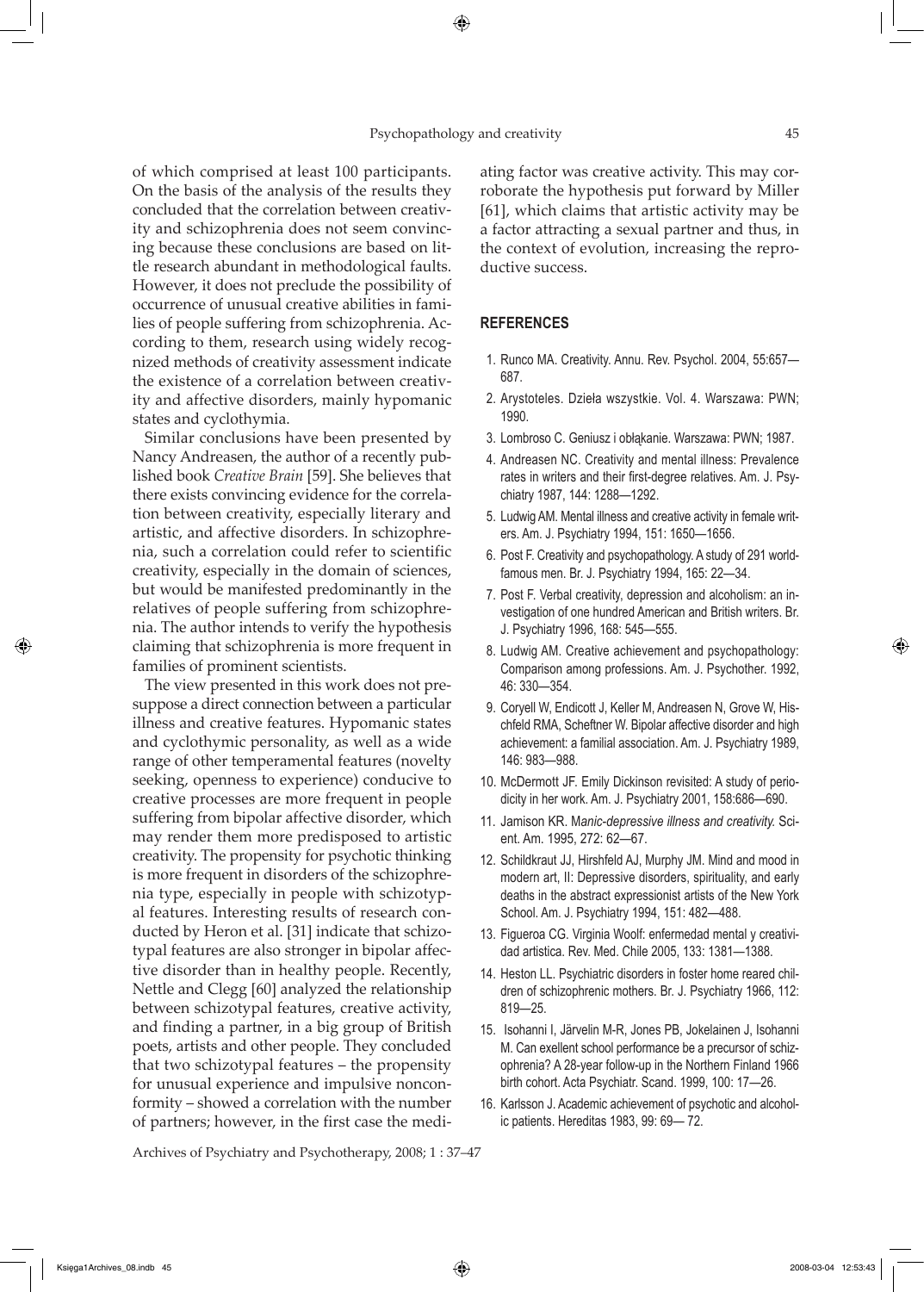# 46 Janusz Rybakowski et al.

⊕

- 17. Karlsson JL. Psychosis and academic performance. Br. J. Psychiatry 2004, 184: 327—329.
- 18. Burns JK. The evolutionary theory of schizophrenia: cortical connectivity, meta-representation and social brain. Behav. Brain Sci. 2004, 27: 831—885.
- 19. Guilford JP. The structure of the intellect. Psychol. Bull. 1956, 53: 267—293.
- 20. Torrance EP. Torrance Tests of Creative thinking: Normstechnical manual. Princetown, New Jersey: Personel Press/ Ginn, 1974.
- 21. Barron F. The Barron-Welsh Art Scale, a portion of the Welsh Figure Preference Test. Palo Alto California: Consulting Psychologists Press; 1963.
- 22. Carson SH, Peterson JB, Higgins DM. Reliability, validity, and factor structure of the Creative Achievement Questionnaire. Creativity Res. J. 2005, 17: 37—50.
- 23. Schaefer C. Manual for the biographical inventory creativity (BIC). Educational and San Diego, California: Industrial Testing Service; 1970.
- 24. Richards R, Kinney DK, Lunde I, Benet M, Merzel AP. Creativity in manic-depressives, cyclothymes, their normal relatives, and control subjects. J. Abnorm. Psychol. 1988, 97: 281—288.
- 25. Simeonova DI, Chang KD, Strong C, Ketter TA. Creativity in familial bipolar disorder. J. Psychiatr. Res. 2005, 39: 623— 631.
- 26. Nowakowska C, Strong CM, Santosa CM, Wang PW, Ketter TA. Temperamental commonalities and differences in euthymic mood disorder patients, creative controls, and healthy controls. J. Affect. Disord. 2005, 85: 207—215.
- 27. Woody E, Claridge G. Psychoticism and thinking. Br. J. Soc. Clin. Psychol. 1977, 16: 241—248.
- 28. Eysenck HJ, Furnham A. Personality and the Barron-Welsh Art Scale. Percept. Mot. Skills 1993, 76: 837—838.
- 29. Schuldberg D. Eysenck Personality Questionnaire scales and paper-and-pencil tests related to creativity. Psychol. Rep. 2005, 97: 180—182.
- 30. Burch GS, Pavelis C, Hemsley DR, Corr PJ. Schizotypy and creativity in visual artists. Br. J. Psychol. 2006, 97: 177—190.
- 31. Heron J, Jones I. Williams J, Owen MJ, Craddock N, Jones LA. Self-reported schizotypy and bipolar disorder: demonstration of a lack of specificity of the Kings Schizotypy Questionnaire. Schizophr. Res. 2003, 65: 153—158.
- 32. Lubow RE, Gewirtz JC. Latent inhibition in humans: data, theory, and implications for schizophrenia. Psychol. Bull. 1995, 117: 87—103.
- 33. Peterson JB, Carson S. Latent inhibition and openness to experience in a high-achieving student population. Personal. Indiv. Differ. 2000, 28: 323—332.
- 34. Carson SH, Peterson JB, Higgins DM. Decreased latent inhibition is associated with increased creative achievement in high-functioning individuals. 2003, 85: 499—506.
- 35. Hoppe KD. Hemispheric specialization and creativity. Psychiatr. Clin. North Am. 1988, 11:303—315.
- 36. Martindale C. Biological bases of creativity. In: Sternberg RJ. ed. Handbook of creativity. New York: Cambridge University Press; 1999. p. 137—152.
- 37. Flaherty AW. Frontotemporal and dopaminergic control of idea generation and creative drive. J. Compar. Neurol. 2005, 493: 147—153.
- 38. Kapur S, Mizrahu R, Li M. From dopamine to salience to psychosis – linking biology, pharmacology and phenomenology of psychosis. Schizophr. Res. 2005, 79: 59—68.
- 39. Swerdlow NR, Stephany N, Wasserman LC, Talledo J, Sharp R, Auerbach PP. Dopamine agonists disrupt visual latent inhibition in normal males using a within subject paradigm. Psychopharmacology 2003, 169: 314—320.
- 40. Seeman P, Schwartz J, Chen JF, Szechtman H, Perreault M, McKnight GS et al. Psychosis pathways converge via D2high dopamine receptors. Synapse 2006, 60: 319—346.
- 41. Goldman-Rakic PS, Muly EC, Williams GV. D. Receptors in prefrontal cells and circuits. Brain Res. Rev. 2000, 31: 295— 301.
- 42. Galynker II, Cai J, Onseng F, Finestone H, Dutta E, Serseni D. Hypofrontality and negative symptoms in major depressive disorder. J. Nucl. Med. 1998, 39: 608—612.
- 43. Carlsson I, Wendt PE, Risberg J. On the neurobiology of creativity. Differences in frontal activity between high and low creative subjects. Neuropsychologia 2000, 38: 837—885.
- 44. Folley BS, Park S. Verbal creativity and schizotypal personality in relation to prefrontal hemispheric laterality: A behavioral and near-infrared optical imaging study. Schizophr. Res. 2005, 80: 271—282.
- 45. Ando N, Morimoto K, Watanabe T, Ninomiya T, Suwaki H. Enhancement of central dopaminergic activity in the kainite model of temporal lobe epilepsy: implication for the mechanism of epileptic psychosis. Neuropsychopharmacol. 2004, 29: 1251—1258.
- 46. Massat I, Souery D, Del-Favero J, Van Gestel S, Serrett A, Macciardi F. Positive association of dopamine D2 receptor polymorphism with bipolar affective disorder in a European Multicenter Association Study of affective disorders. Am. J. Med. Genet. 2002, 114: 177—185.
- 47. Glatt SJ, Faraone SV, Tsuang MT. Meta-analysis identifies and association between the dopamine D2 receptor gene and schizophrenia. Mol. Psychiatry 2003, 8: 911—915.
- 48. Seretti A, Lattuada E, Lorenzi C, Lilli R, Smeraldi E. Dopamine receptor D2 Ser/Cys 311 variant is associated with delusion and disorganization symptomatology in major psychoses. Mol. Psychiatry 2000, 5: 270—274.

Archives of Psychiatry and Psychotherapy, 2008; 1 : 37–47

⊕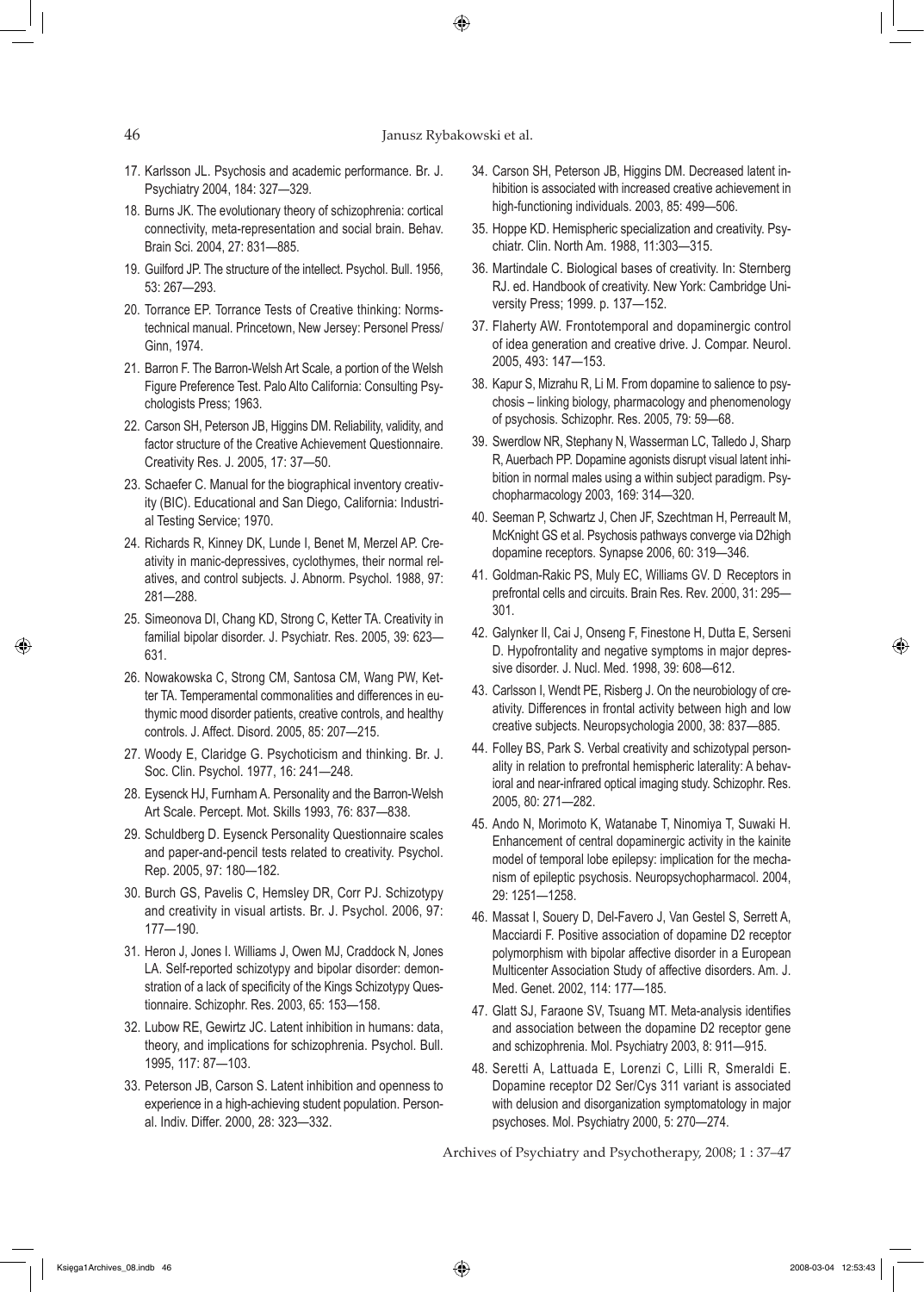#### Psychopathology and creativity 47

- 49. Blum K, Braverman ER, Wu S, Cull JG, Chen TJ, Gill J et al. Association of polymorphisms of dopamine D2 receptor (DRD2), and dopamine transporter (DAT1) genes with schizoid/avoidant behaviors (SAB). Mol. Psychiatry 1997, 2: 239—246.
- 50. Reuter M, Roth S, Holve K, Hennig J. Identification of first candidate genes for creativity: A pilot study. Brain Res. 2006, 1069: 190—197.
- 51. Keltikangas-Jarvinen L, Elovainio M, Kivimaki M, Lichtermann D, Ekelund J, Peltonen L. Association between the type 4 dopamine receptor gene polymorphism and novelty seeking. Psychosim. Med. 2003, 65: 471—476.
- 52. Muglia P, Petronis A, Mundo E, Lander S, Cate T, Kennedy JL. Dopamine D4 receptor and tyrosine hydroxylase genes in bipolar disorder: evidence for a role of DRD4. Mol. Psychiatry 2002, 7: 860—866.
- 53. Egan MF, Goldberg TE, Kolachana BS, Callicott JH, Mazzanti CM, Straub RE et al. Effect of COMT Val <sup>108/158</sup> Met phenotype on frontal lobe function and risk for schizophrenia. Proc. Natl. Acad. Sci. USA 2001, 98: 6917—6922.
- 54. Evers EA, Tillie DE, van der Veen FM, Lieben CK, Jolles J, Deutz NE, Scmitt JA. Effects of a novel method of acute tryp-

tophan depletion on plasma tryptophan and cognitive performance in healthy volunteers. Psychopharmacol. 2005, 178: 92—99.

- 55. Rybakowski JK, Borkowska A, Skibińska M, Hauser J. Illness-specific association of val66met BDNF polymorphism with performance on Wisconsin Card Sorting Test in bipolar mood disorder. Mol. Psychiatry 2006, 11: 122—124.
- 56. Neves-Pereira M, Mundo E, Muglia P, King N, Macciardi F, Kennedy JL. The brain-derived neurotrophic factor gene confers susceptibility to bipolar disorder: evidence from a family-based association study. Am. J. Hum. Genet. 2002, 71**:** 651—655.
- 57. Waddell C. Creativity and mental illness: is there a link? Can. J. Psychiatry 1998, 43:166—172
- 58. Lauronen E, Veijola J, Isohanni I, Jones PB, Nieminen P, Isohanni M. Links between creativity and mental disorder. Psychiatry 2004, 67:81—98.
- 59. Nettle D, Clegg H. Schizotypy, creativity and mating success in humans. Proc. R. Soc. B. 2006, 273: 611—615.
- 60. Miller GF. Aesthetic fitness: how sexual selection shaped artistic virtuosity as a fitness indicator and aesthetic preference as mate choice criteria. Bull. Psychol. Arts 2001, 2, 20—25.

Archives of Psychiatry and Psychotherapy, 2008; 1 : 37–47

↔

⊕